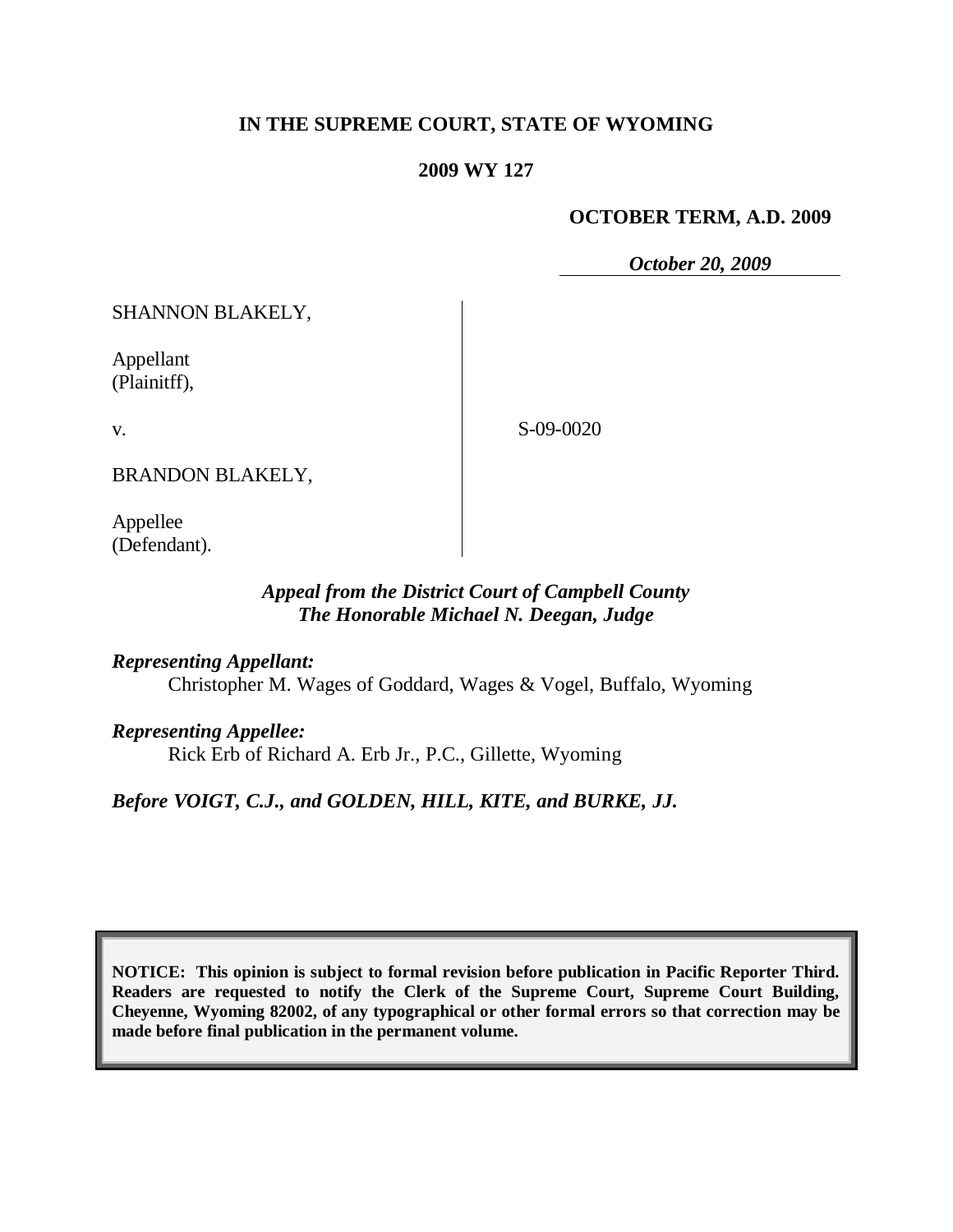# **HILL,** Justice.

[¶1] Shannon Blakely (Mother) appeals from her divorce decree, contending that the district court abused its discretion when it awarded Brandon Blakely (Father) primary residential custody of the parties' two sons, while the half-brother remained in Mother's custody. We affirm.

### **ISSUE**

[¶2] Mother states the single issue as follows:

Whether the District Court erred when it awarded primary residential custody of the parties' two minor children to [Father]?

# **FACTS**

[¶3] The parties to this action married on January 7, 2003. Mother brought a son, CS, into the marriage, and at the time of the marriage, Mother was pregnant with the couple's first son, CB, who was born in May of 2003. The couple's second son, EB, was born in August of 2005. During the relationship, the family lived in Buffalo, but Father often worked out of town.

[¶4] The couple separated in October of 2005, with Mother leaving the home and taking all three boys with her. In June of 2007, Mother officially moved to Gillette with the three boys – by this time Mother was engaged to another man and expecting her fourth son, who was born in September of 2007. Father, meanwhile, continued to exercise visitation with his two sons.

[¶5] Mother filed for divorce in August of 2007, and both parties requested temporary custody, which the district court awarded to Father on January 25, 2008. The case was tried on July 11, 2008, and at the close of evidence, the court made findings on the record. Ultimately, the court awarded primary residential custody to Father, with visitation to Mother. Mother appeals that decision.

# **STANDARD OF REVIEW**

[¶6] We have stated before that "[c]ustody, visitation, child support, and alimony are all committed to the sound discretion of the district court." *Reavis v. Reavis,* 955 P.2d 428, 431 (Wyo. 1998).

> This Court has consistently recognized the broad discretion enjoyed by a district court in child custody matters. We will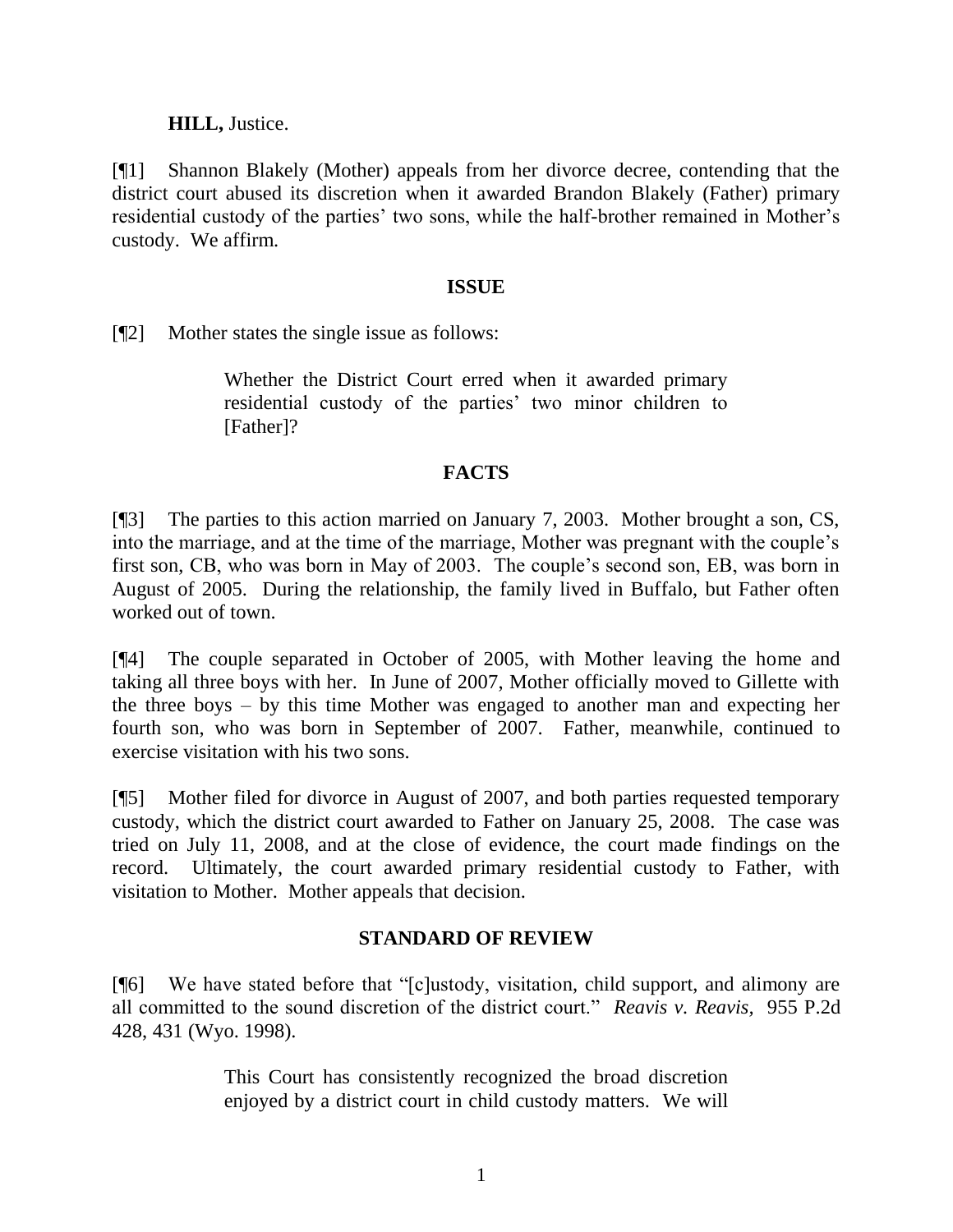not interfere with the district court's custody determination absent procedural error or a clear abuse of discretion. In determining whether an abuse of discretion has occurred, our primary consideration is the reasonableness of the district court's decision in light of the evidence presented. We view the evidence in the light most favorable to the district court's determination, affording every favorable inference to the prevailing party and omitting from our consideration the conflicting evidence.

*Durfee v. Durfee,* 2009 WY 7, ¶ 6, 199 P.3d 1087, 1089 (Wyo. 2009) (citations omitted).

[¶7] Furthermore,

 It has been our consistent principle that in custody matters, the welfare and needs of the children are to be given paramount consideration. The determination of the best interests of the child is a question for the trier of fact. We do not overturn the decision of the trial court unless we are persuaded of an abuse of discretion or the presence of a violation of some legal principle. *Resor v. Resor*, 987 P.2d 146, 148 (Wyo. 1999), quoting *Reavis v. Reavis*, 955 P.2d 428, 431 (Wyo. 1998).

*Testerman v. Testerman*, 2008 WY 112, P 8, 193 P.3d 1141, 1144 (Wyo. 2008).

 A court does not abuse its discretion unless it acts in a manner which exceeds the bounds of reason under the circumstances. Our review entails evaluation of the sufficiency of the evidence to support the district court's decision. . . . Findings of fact not supported by the evidence, contrary to the evidence, or against the great weight of the evidence cannot be sustained. Similarly, an abuse of discretion is present when a material factor deserving significant weight is ignored.

*Eickbush v. Eickbush*, 2007 WY 179, ¶ 9, 171 P.3d 509, 511 (Wyo. 2007) (citations omitted).

*Buttle v. Buttle*, 2008 WY 135, ¶ 15, 196 P.3d 174, 178 (Wyo. 2008).

*Parris v. Parris,* 2009 WY 44, ¶ 15, 204 P.3d 298, 303 (Wyo. 2009).

#### **DISCUSSION**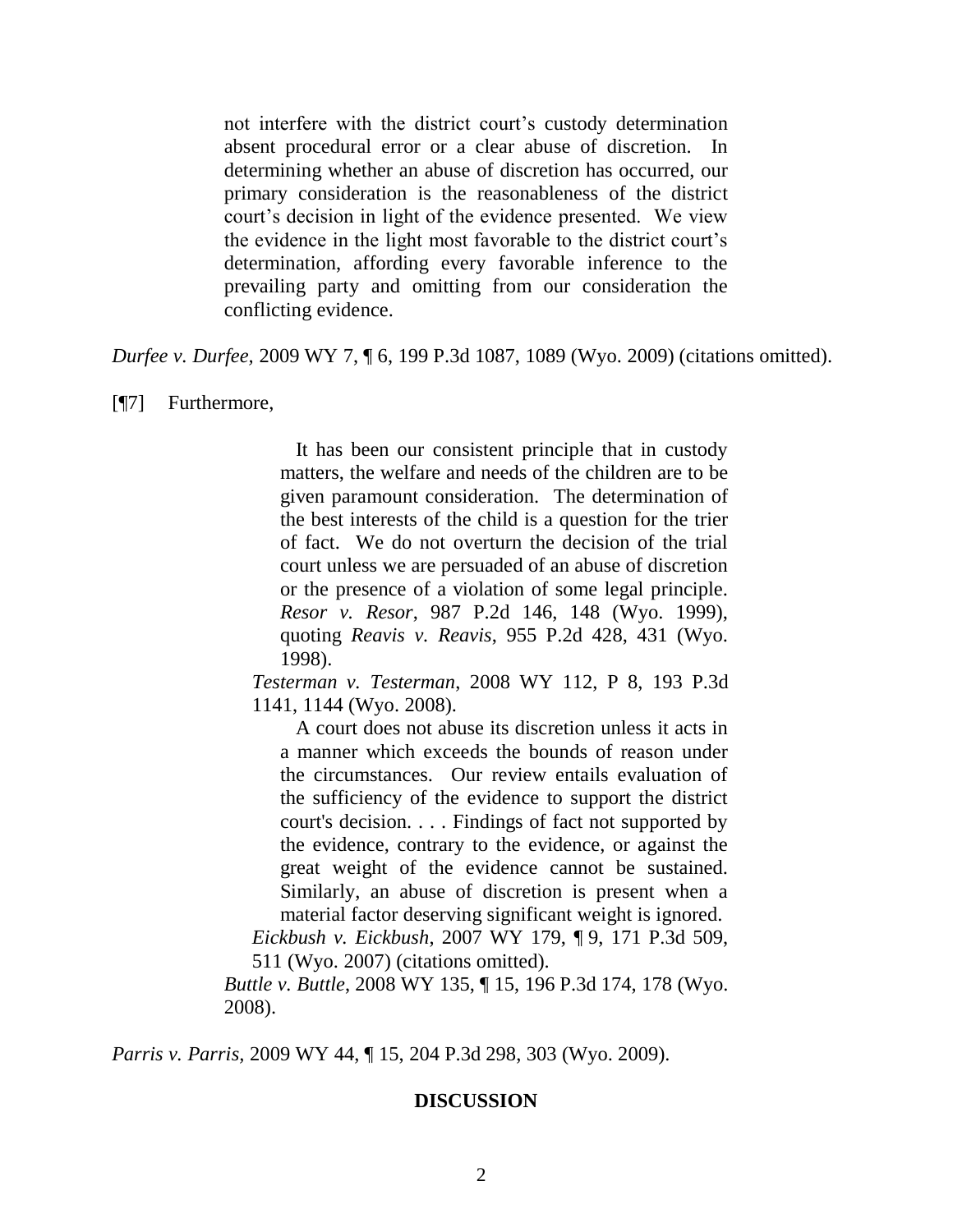[¶8] Mother claims on appeal that in its decision giving primary residential custody to Father, the district court did not "give the welfare and needs of the children paramount consideration." Mother insists that the evidence presented at trial indicated that she was the more appropriate party to have primary residential custody. Essentially, Mother asks us to reweigh the evidence considered by the district court when she points to, and analyzes in detail, each of the statutory factors that guide a custody determination under Wyo. Stat. Ann. § 20-2-201(a) (LexisNexis 2009)**.**

[¶9] Father contends that the court's decision is supported by the evidence and was a proper exercise of discretion – and, as evidenced by the court's oral ruling, the court thoroughly evaluated the evidence along with the statutory factors.

[¶10] As we have consistently articulated, "This Court … does not reweigh evidence. Instead, we view the facts in the light most favorable to the prevailing party." *Hayzlett v. Hayzlett,* 2007 WY 147, ¶ 8, 167 P.3d 639, 642 (Wyo. 2007).In child custody determinations, the district court must base its decision on the factors articulated in § 20- 2-201(a), which provides:

> (a) In granting a divorce, separation or annulment of a marriage or upon the establishment of paternity pursuant to W.S. 14-2-401 through 14-2-907, the court may make by decree or order any disposition of the children that appears most expedient and in the best interests of the children. In determining the best interests of the child, the court shall consider, but is not limited to, the following factors:

> > (i) The quality of the relationship each child has with each parent;

> > (ii) The ability of each parent to provide adequate care for each child throughout each period of responsibility, including arranging for each child's care by others as needed;

> > (iii) The relative competency and fitness of each parent;

> > (iv) Each parent's willingness to accept all responsibilities of parenting, including a willingness to accept care for each child at specified times and to relinquish care to the other parent at specified times;

> > (v) How the parents and each child can best maintain and strengthen a relationship with each other;

> > (vi) How the parents and each child interact and communicate with each other and how such interaction and communication may be improved;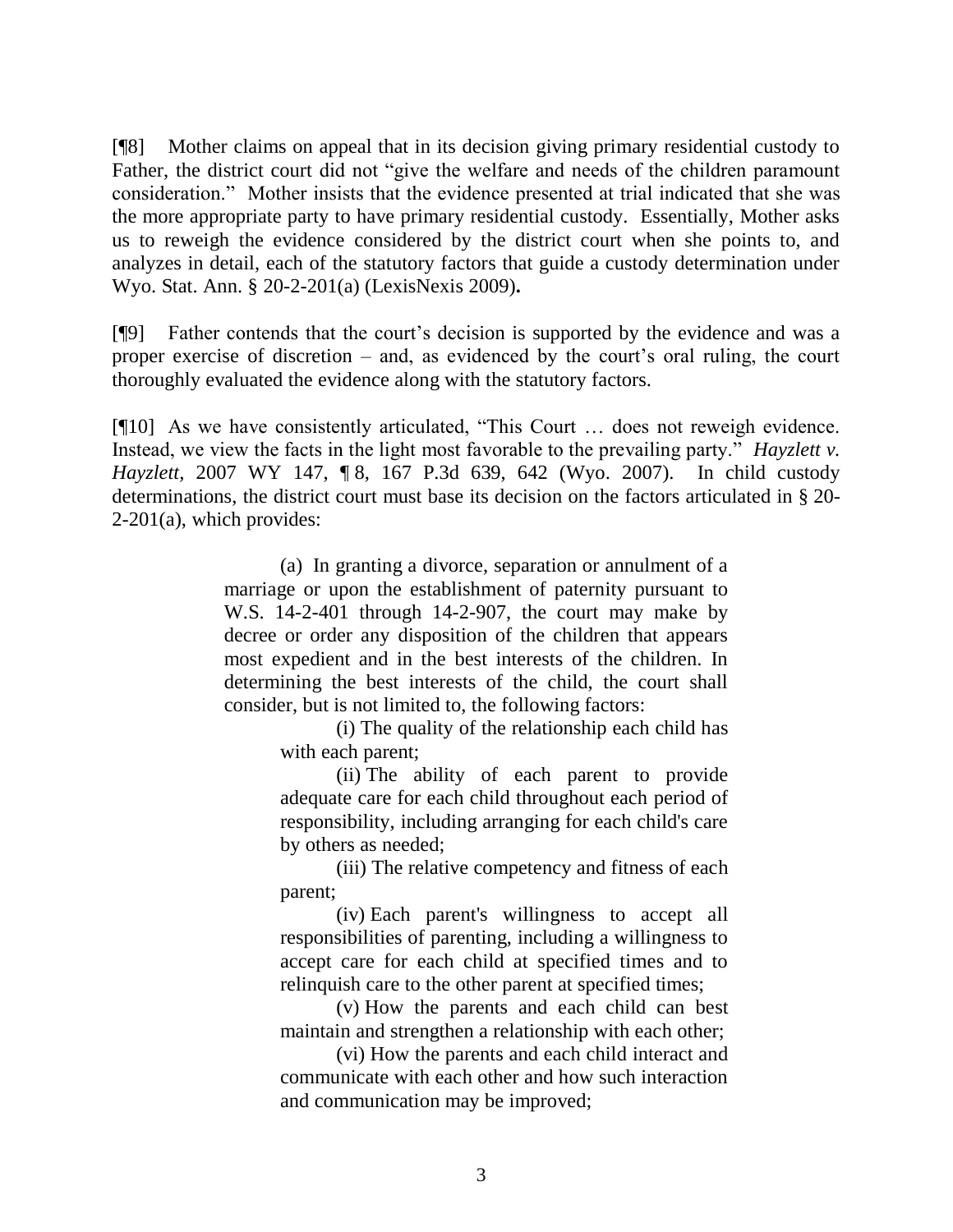(vii) The ability and willingness of each parent to allow the other to provide care without intrusion, respect the other parent's rights and responsibilities, including the right to privacy;

(viii) Geographic distance between the parents' residences;

(ix) The current physical and mental ability of each parent to care for each child;

(x) Any other factors the court deems necessary and relevant.

[¶11] No single factor is determinative. *Hayzlett,* ¶ 10, 167 P.3d at 642*.* In fact, depending on the case, different factors will present a greater need for emphasis. The one constant is that the resolution must be in the best interests of the children in that particular family. *Id.*

[¶12] With these principles in mind, we turn to the facts of the instant case. The record is clear that each parent had a good relationship with the children. The court stated in its oral findings, " … these are two good parents. They both love their children and want the best for their children." Indeed, each party appears to be more than able to handle the care of the children, and the record contains evidence favorable to each party. For instance, Mother lives in a four-bedroom, two-bath home on two and a half acres, and is a stay-at-home mom. And even though Father works full-time, he is very responsible regarding daycare and has that "all lined out," according to the district court. The court found both parents to be on equal footing regarding maintaining and strengthening relationships with each other. The court also found to be a positive feature of both parents "the support of their extended families." The phrase "equal footing" was also applied regarding how the parents and each child interact and communicate with each other, as well as the ability and willingness of each parent to allow the other to provide care without intrusion, respecting the other parent's rights and responsibilities, including the right to privacy. By and large, the court found the parents to be on "equal footing" on most of the factors it considered.

[¶13] Nevertheless, Mother points to a factor in particular that she believes weighs in her favor – that giving custody of EB and CB to Father splits up the four brothers. This Court has addressed the issue of separating siblings:

> [G]enerally speaking the separating of siblings through custody awards to different parents is not preferred. Keeping siblings together in the same household is considered the better practice. However, this court clarified that the effect of separating siblings from each other is just *one* of several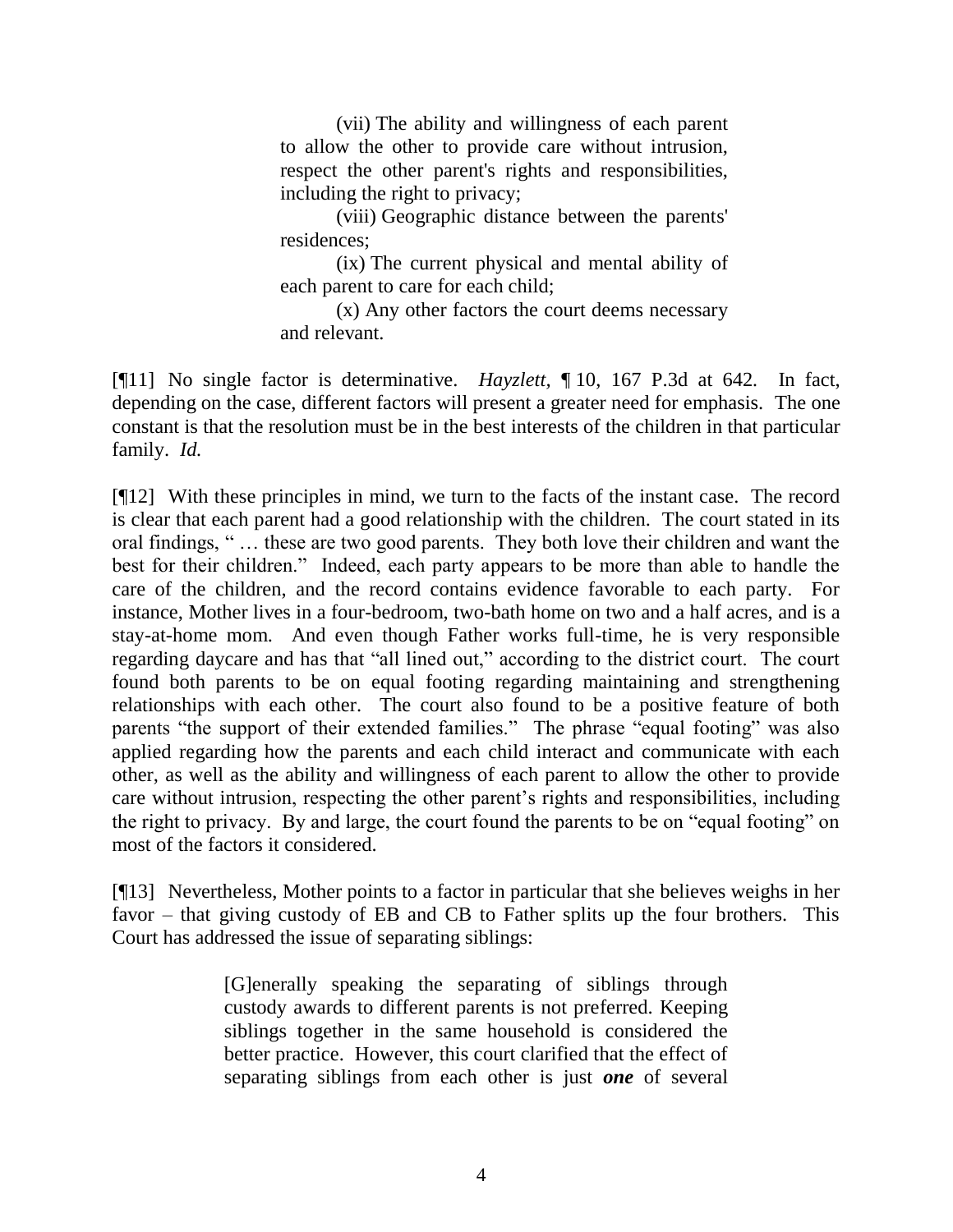factors courts consider in determining the primary issue-the best interests of the children.

*Aragon v. Aragon,* 2005 WY 5, ¶ 24, 104 P.3d 756, 763 (Wyo. 2005) (emphasis in original).

[¶14] The district court addressed this very issue at length on the record:

All right. Another factor I want to take up, under factor 10, which is the general factor that may influence the Court decision is the subject of the half siblings, because it is very important.

Certainly, in an ideal world, all siblings, be half or whole, be brought up under the same roof, that is probably preferred the avenue [sic] but other factors must be taken into account there. I want the record to reflect I have taken into account the value of half-siblings being raised under the same roof, and I recognize that value.

. . . .

I am also going to note that right at this moment, that dad has indicated that he has no problem in affording access of these two boys, [CB] and [EB] to their half siblings, and I take that representation at face value.

I want you to know, sir, that if that does not happen, that this Court is going to consider that to be a material and substantial change in circumstances, that could conceivably justify a change in custody later on so that should influence you in the right direction here. These boys need to have a full, deep, and long relationship with their half-siblings. And there is no reason why you and their mother cannot arrange that, particularly when you have the support of your extended families behind you.

[¶15] The court concluded that it was in the children's overall best interests that Father be awarded custody. Furthermore, the court's oral findings were sufficiently detailed so as to provide an adequate basis for its ultimate determination awarding Father custody of the two boys, effectively separating them from their brothers for much of the time.

[¶16] Because this was such a close case, we would like to again emphasize: